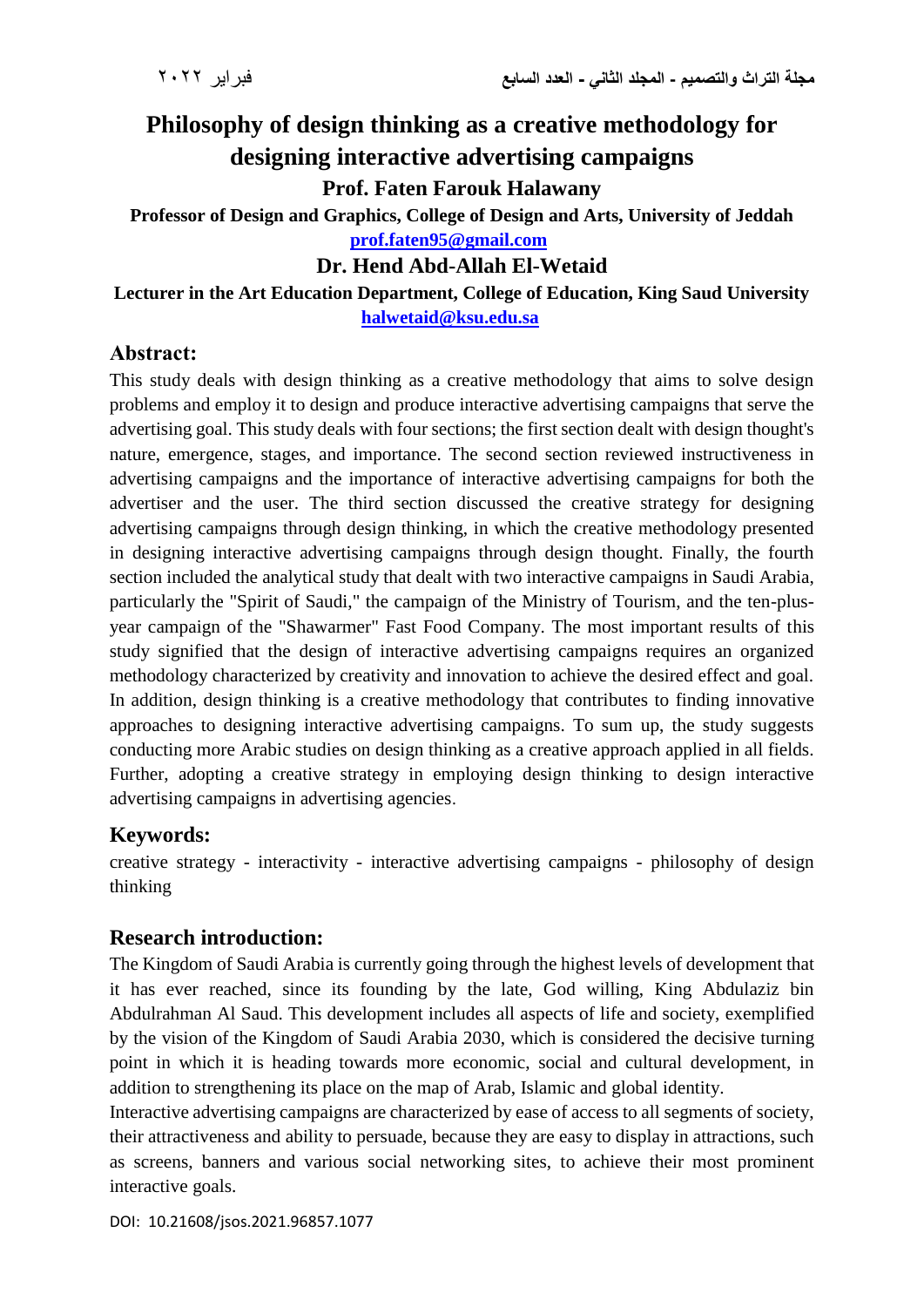Accordingly, the design of interactive advertising campaigns requires a methodology that helps in achieving its goals, and presenting them in an organized manner characterized by creativity and innovation, to achieve the desired effect and goal for the target groups, so the researcher believes that the design thinking methodology can be used in designing interactive advertising campaigns in the Kingdom of Saudi Arabia, as it is a philosophy with an organized strategy that contains many tools and methods that can be employed in designing an interactive advertising campaign and achieving its goals with creativity and innovation.

#### **Research problem:**

The research problem is defined in the following question:

How can design thinking be used in designing interactive advertising campaigns in the Kingdom of Saudi Arabia?

Research Objective: The research aims to:

Studying the philosophy of design thought and benefiting from it in designing interactive advertising campaigns.

The importance of the research: The importance of this research is to: Take advantage of the design thought as a creative methodology for designing interactive advertising campaigns, by employing its iterative stages, methods and tools.

Research hypothesis: The research assumes that the study of design thinking and its use in the field of interactive advertising campaigns can contribute to effectively achieving the goals of the campaigns.

#### **The search parameters:**

Time limits: interactive advertising campaigns in the period after the adoption of the vision of the Kingdom of Saudi Arabia 2030.

Objective limits: interactive advertising campaigns.

Spatial boundaries: Saudi Arabia.

Research Methodology: The research follows the descriptive approach of selected models of interactive advertising campaigns in the Kingdom of Saudi Arabia, to identify the importance of design thought and its role in achieving its objectives.

#### **Search terms:**

#### **1. Design Thought:**

Design thinking is a thinking methodology that uses the designer's sensitivity and methods to analyze problems and find appropriate solutions to them through tangible creative products that are commensurate with the needs of the beneficiary and of value to society. (Al-Anzi and Al-Omari: 2017 AD)

Sarah Beckman and Richard Barry define design thought as: "The process of employing tools and practices, in order to create practical and creative products and solutions to solve problems, meet the needs and desires of society, and develop it, so that the designer has the ability to design." (Beckman & Barry: 2007s)

Procedural definition of design thought: It is a thinking methodology that enhances creative skill that combines empathy and creativity to generate innovative ideas that contribute to solving problems, and the skill in embodying them through prototypes.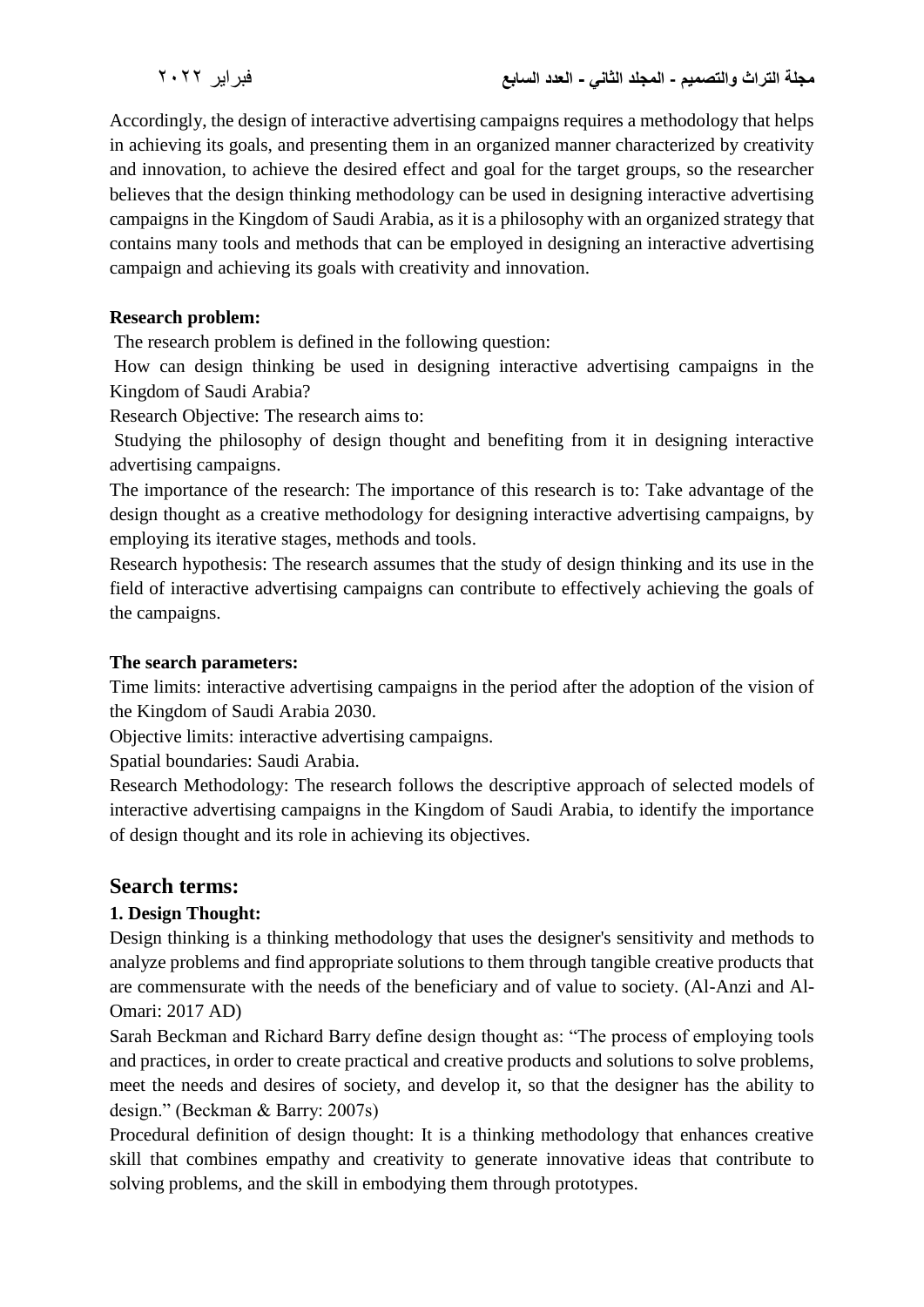### **2. Advertising campaigns:**

Abdul Razzaq Al-Dulaimi defines advertising campaigns, in his book Communication Sciences in the Twenty-first Century, as: "A series of different advertisements or one advertisement in one or more media, united by one goal and targeting a specific audience and based on a period of time that may be long or short depending on the company's goal in this campaign, and often uses repetition and intense advertising discourse to achieve the company's goal of this campaign, which may be introducing a new product, enhancing the image or sales of an old product, or working to change or strengthen the image of the company or product in the minds of the target audience of its advertisement. (Al-Dulaimi, Abdul Razzaq: 2015 AD)

As Zuhair Abdul Latif defines it as: the program planned and defined by the advertiser to current and potential target consumers, and includes a set of carefully planned operations and efforts, which seek to achieve specific goals. (Abed, Zuhair: 2014 AD)

### **3. Interactive:**

Wiener 1950 defines it as an idea of reactions and a means of controlling the communication system (Nasr, Hosni: 2009), and Ha and James 1998 defines it as the extent to which both the communicator and the user are able to respond to each other mutually. (Shehata and Muhammad Shata: 2018 AD)

It is the expression of the extent of exchange through a series of communication, where each message is linked to the previous messages, and thus the communication is considered interactive when it is mixed with a high degree of response and reaction, and this response appears when the user plays the role of the sender and responds to the original message, and this response represents the main component of interaction , and then the communication does not become unidirectional, but rather a dynamic between the sender and the receiver. (Al-Saadawi, Duaa: 2019 AD)

### **4. Interactive advertising campaigns:**

Advertising campaigns that involve displaying information through digital technology-based means, and conducting relatively instantaneous interaction between marketers and consumers through the use of digital technologies. (Al-Saadawi, Duaa: 2019 AD)

Leckenby & Li defined it as a paid or unpaid presentation of the promotion of products, services, and ideas through an identified sponsor through media outlets involving mutual actions between consumers and producers. (Al-Saadawi, Duaa: 2019 AD)

The researcher defines the design of interactive advertising campaigns as: "The design process that aims at creativity to achieve interaction between the user and the advertising message, through the use of technology and aesthetic sense, by a designer with experience in designing behavior, user experience and its interface, and multimedia and its types.

# **Results:**

The researcher reached a number of results, which are:

1- Interactive advertising campaigns have a stronger impact and effectiveness than traditional campaigns because of the multiple characteristics that interactive provides in enriching the content, and making the user in a state of continuous interactive dialogue with the advertisement in its various forms and means.